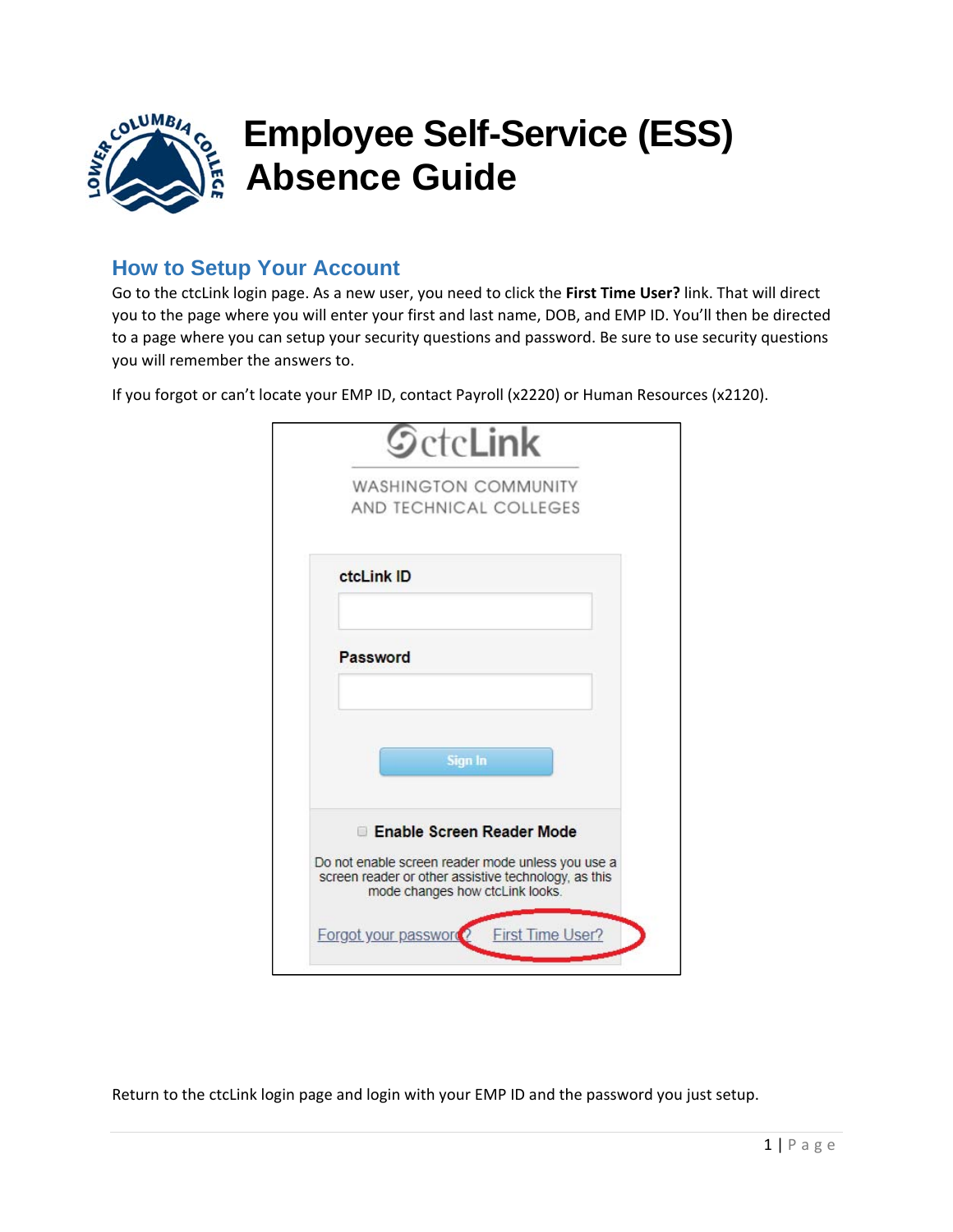

This is the **Employee Self Service Page**. To enter absences you will select the **Time** tile.

Then, you will click on the **Request Absence** tile.

|                                                                                             | *Select a Job                                                                                                                                                | v.                        |  |
|---------------------------------------------------------------------------------------------|--------------------------------------------------------------------------------------------------------------------------------------------------------------|---------------------------|--|
| <b>Enter Time</b><br>03/01/20 - 03/15/20<br>$\bullet$ Reported 18.00<br>Scheduled 80.00     | <b>Time Summary</b><br>03/01/20 - 03/15/20<br><b>Compensable Sick Leave</b><br>Reported 18.00 Hours<br><b>Compensable Sick Leave</b><br>Reported 10.00 Hours | <b>Exceptions</b>         |  |
| <b>Report Time</b><br>Friday, Mar 6, 2020<br>Reported 0.00<br>Scheduled 8.00<br>Report Time | Payable Time<br>Last Time Period 02/16/20 - 02/29/20<br>Total Hours 0 Hours<br>Estimated Gross 0                                                             |                           |  |
| <b>Request Absence</b>                                                                      | <b>Cancel Absences</b><br>14                                                                                                                                 | <b>View Requests</b><br>圃 |  |
| <b>Absence Balances</b>                                                                     | CTC Time                                                                                                                                                     |                           |  |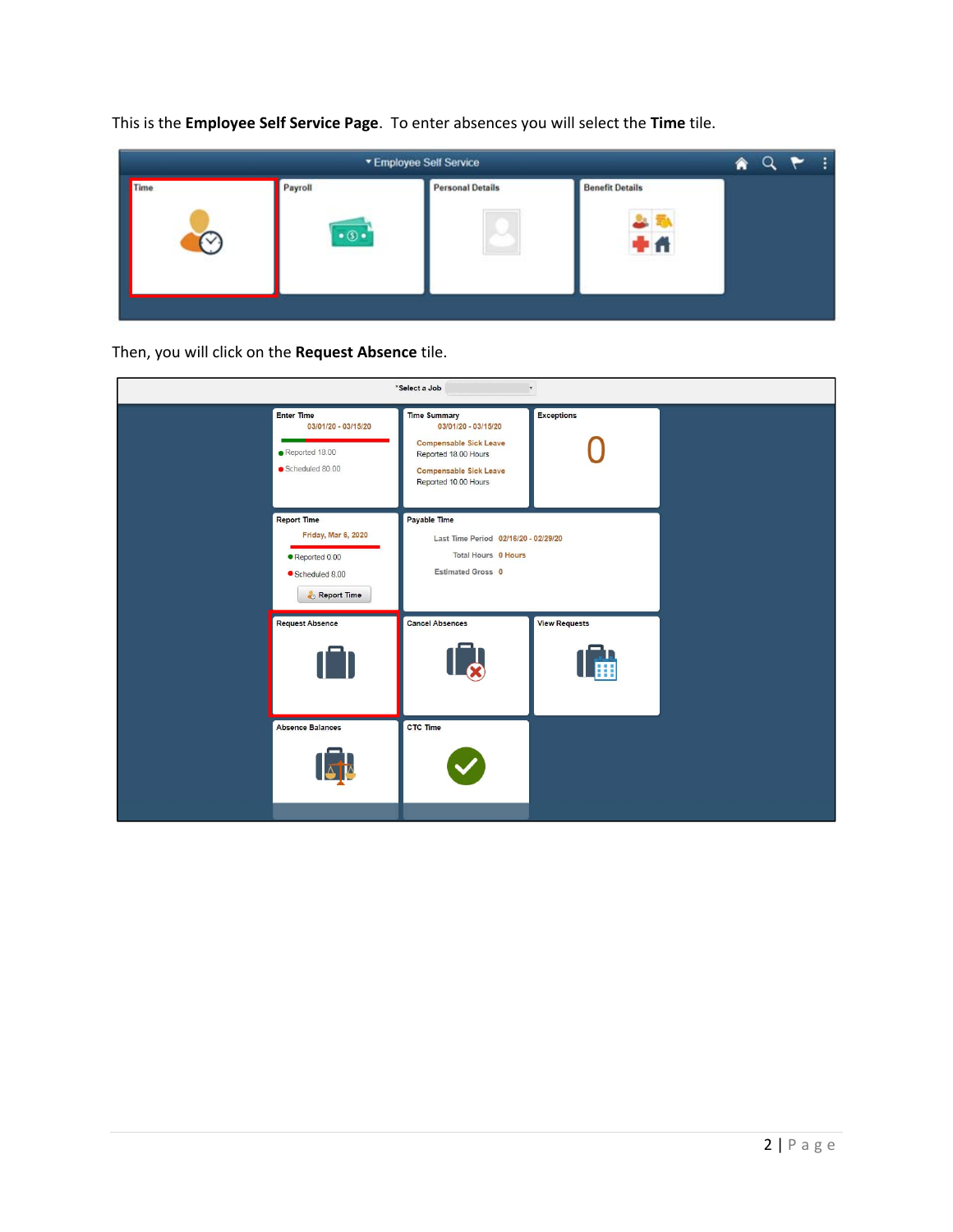Click the drop down list and select the appropriate **Absence Name**. You will have different absence names depending on your employee type.

|               |                                                      | <b>Request Absence</b> |
|---------------|------------------------------------------------------|------------------------|
|               |                                                      |                        |
|               |                                                      |                        |
| *Absence Name | Select Absence Name                                  |                        |
|               | 130 Personal Holiday                                 |                        |
|               | 130 Sick Leave<br>130 Vacation Leave                 |                        |
|               | <b>CTC Bereavement Leave</b>                         |                        |
|               | <b>CTC Civil/Jury Duty</b>                           |                        |
|               | CTC Leave w/o Pay<br><b>CTC Life Giving Donation</b> |                        |
|               | CTC Military Leave w/ Pay                            |                        |
|               | <b>Select Absence Name</b>                           |                        |

**Cyclical Classified Employees:** Do not select CTC Leave w/o Pay Cyclic as an absence reason or type. All cyclic days will be entered by Payroll at the beginning of the fiscal year. **You do NOT need to submit absence request for cyclical days.**

**Employees on FMLA, PFML, shared leave:** Contact Human Resources for guidance on processing FMLA, PFML, and shared leave absences. There are specific instructions for processing these types of absences.

The next section is **Absence Reason**. Choose a reason that fits your absence. (Please be aware that some reasons listed may not be available to you. This is a list agreed upon by all colleges in the State.)

|                                                                      | <b>Request Absence</b>                                                                 |
|----------------------------------------------------------------------|----------------------------------------------------------------------------------------|
|                                                                      |                                                                                        |
|                                                                      |                                                                                        |
| *Absence Name                                                        | 130 Sick Leave<br>▼                                                                    |
| Reason                                                               | Select Absence Reason                                                                  |
| *Start Date                                                          | <b>Compensable Sick Leave</b><br><b>Emergency Child Care</b><br><b>Emergency Leave</b> |
| End Date                                                             | Family Leave Act (State)                                                               |
| Duration                                                             | Family Member Care<br>Federal Family Medical FMLA<br>Personal Illness/Injury           |
| Partial Days                                                         | Select Absence Reason<br><b>Suspended Operations</b><br>Work Related Illness/Injury    |
| Comments                                                             | Work related injury & FMLA                                                             |
|                                                                      |                                                                                        |
| ation                                                                |                                                                                        |
| As Of 11/30/2019 560.00 Hours**                                      |                                                                                        |
|                                                                      |                                                                                        |
|                                                                      |                                                                                        |
|                                                                      |                                                                                        |
| rent balance does not reflect absences that have not been processed. |                                                                                        |
|                                                                      |                                                                                        |
|                                                                      |                                                                                        |
|                                                                      |                                                                                        |
|                                                                      |                                                                                        |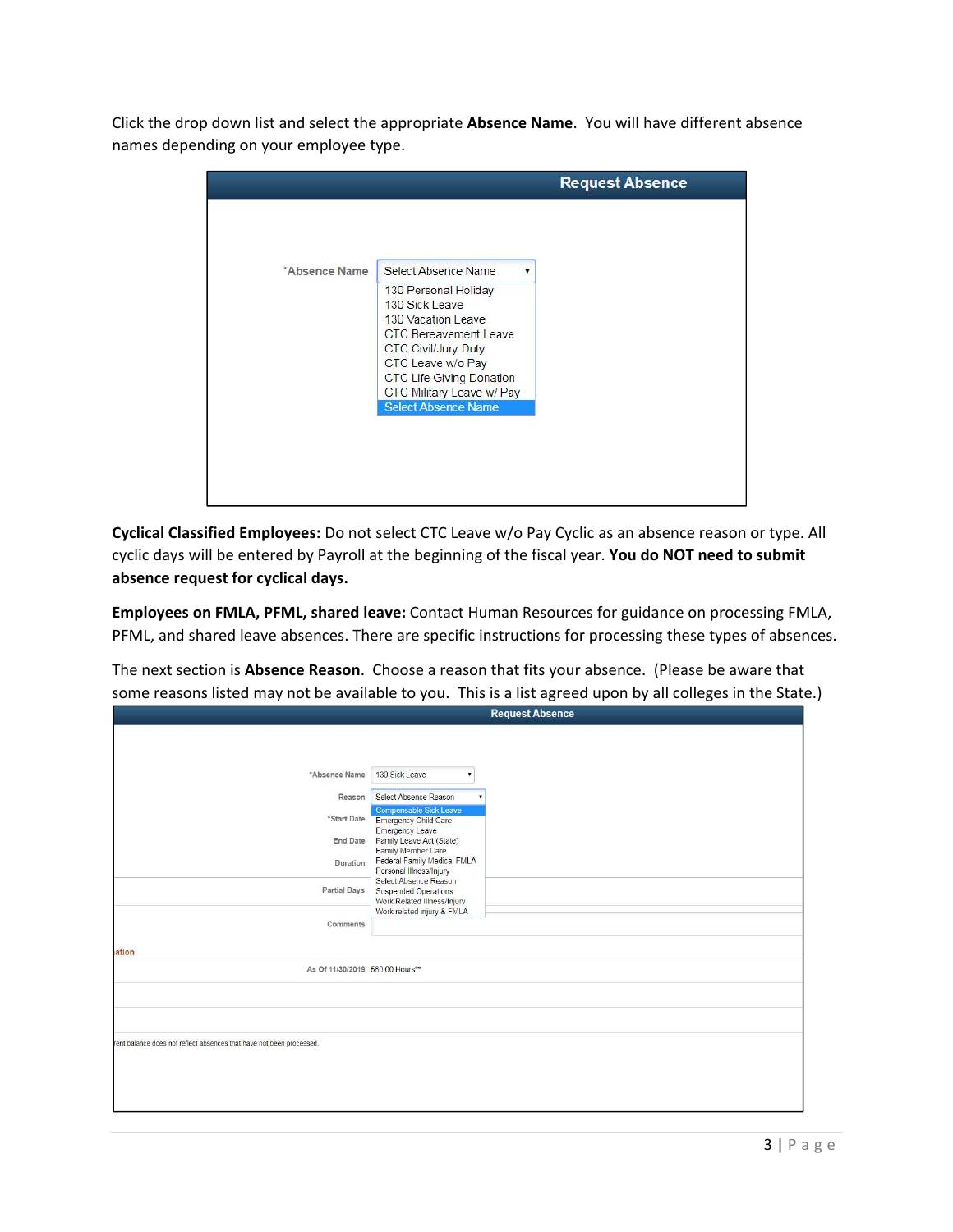Next, you will enter **Start Date** and **End Date**. If the absence is for a full day, the hours are listed. If it is for a partial day, then you will click the **Partial Days** box. **NOTE: Adjunct, Hourly and Students will always have to choose partial day to enter all absences.**

| $\longleftarrow$ Time                                                                  | <b>Request Absence</b>                      |
|----------------------------------------------------------------------------------------|---------------------------------------------|
|                                                                                        |                                             |
|                                                                                        |                                             |
| *Absence Name                                                                          | 130 Sick Leave<br>۳.                        |
| Reason                                                                                 | Select Absence Reason<br>$\pmb{\mathrm{v}}$ |
| "Start Date                                                                            | 曲<br>03/09/2020                             |
|                                                                                        | $\widehat{\boxdot}$<br>End Date 03/09/2020  |
| Duration 8.00                                                                          | <b>Hours</b>                                |
| Partial Days None                                                                      |                                             |
| Comments                                                                               |                                             |
|                                                                                        |                                             |
| <b>Balance Information</b>                                                             |                                             |
| As Of 11/30/2019 560.00 Hours**                                                        |                                             |
| <b>View Balances</b>                                                                   |                                             |
| <b>View Requests</b>                                                                   |                                             |
| Disclaimer The current balance does not reflect absences that have not been processed. |                                             |

A new window will open and you will choose **All Days**. Then, you will click on the **Yes/No** toggle for the All Days are Half Days and change it to No. Next, you will enter the hours you are absent and select **Done.**

| ate  | 03/09/2020   | $\overline{}$             |                         |      |
|------|--------------|---------------------------|-------------------------|------|
| noi: | 8.00         | Cancel                    | <b>Partial Days</b>     | Done |
|      | ays None     | <b>Partial Days</b>       | All Days<br>▼           |      |
| nts  |              | All Days Are Half<br>Days | No                      |      |
|      |              | Duration                  | 3.25<br>$\div$<br>Hours |      |
|      | 019 560.00 H |                           |                         |      |
|      |              |                           |                         |      |
|      |              |                           |                         |      |
|      |              |                           |                         |      |
|      |              |                           |                         |      |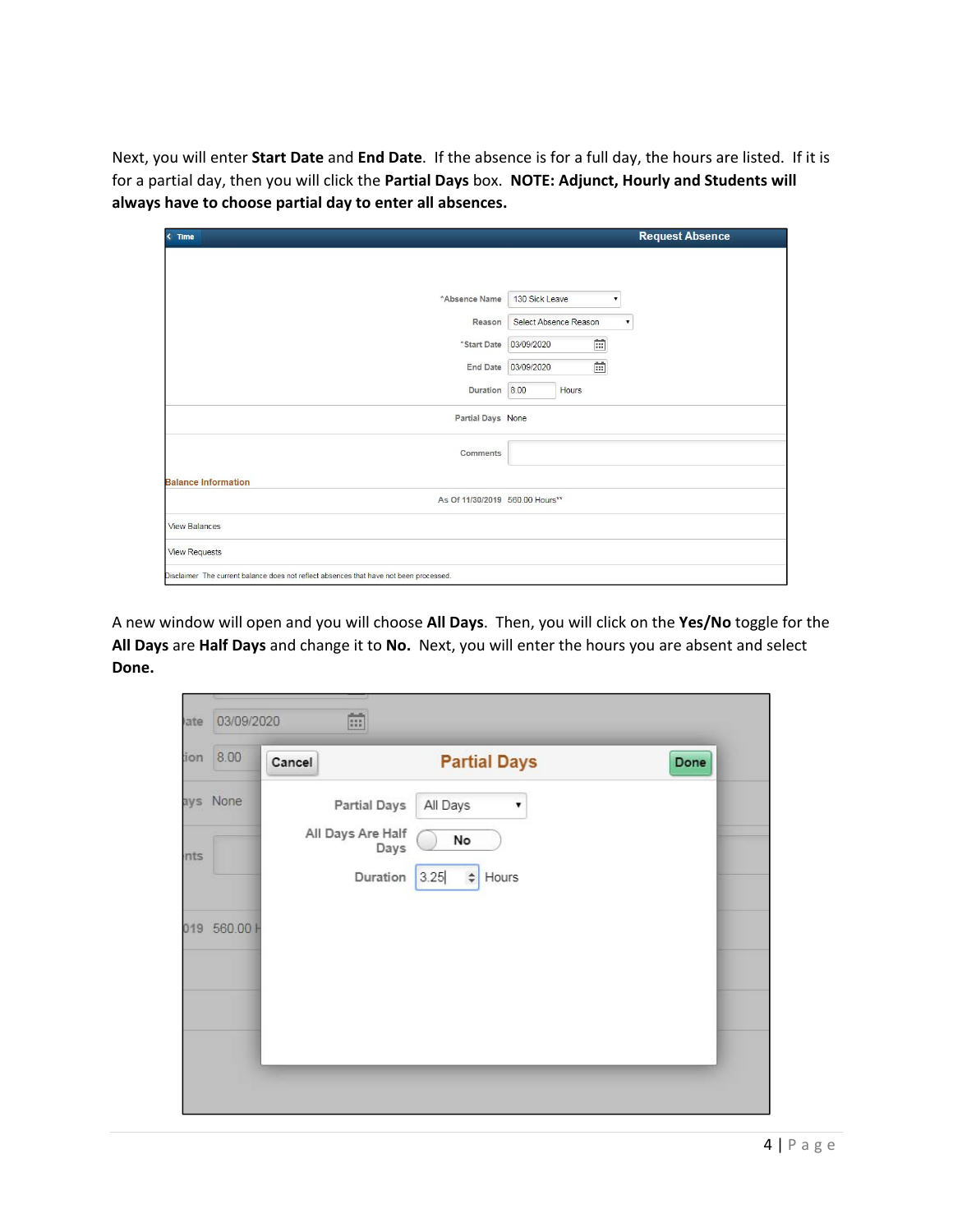There is a place to write comments. We ask that you keep your comments brief and to the point. Comments are **NOT** required except for leaves that are taken for another person. Example: Bereavement leave will need a comment with just the relationship of the person.

| $\leq$ Time                                                                            | <b>Request Absence</b>                      |
|----------------------------------------------------------------------------------------|---------------------------------------------|
|                                                                                        |                                             |
| *Absence Name                                                                          | 130 Sick Leave<br>▼                         |
| Reason                                                                                 | Select Absence Reason<br>$\pmb{\mathrm{v}}$ |
| *Start Date                                                                            | É<br>03/09/2020                             |
| <b>End Date</b>                                                                        | 曲<br>03/09/2020                             |
| Duration 8.00                                                                          | Hours                                       |
| Partial Days None                                                                      |                                             |
| Comments                                                                               |                                             |
| <b>Balance Information</b>                                                             |                                             |
| As Of 11/30/2019 560.00 Hours**                                                        |                                             |
| <b>View Balances</b>                                                                   |                                             |
| <b>View Requests</b>                                                                   |                                             |
| Disclaimer The current balance does not reflect absences that have not been processed. |                                             |

You can also **View Balances** and **View Requests.**

**View Balances** is helpful to see your leave balance for all leave types available to you. You may have a low sick leave balance and need to enter two absence types for a day.

| 菌<br>03/09/2020<br><b>Irt Date</b><br>03/09/2020<br><b>nd Date</b><br><b>Balances</b><br>3.25                        |   |
|----------------------------------------------------------------------------------------------------------------------|---|
|                                                                                                                      |   |
| uration                                                                                                              | × |
|                                                                                                                      |   |
| 130 Sick Leave Ent Lower Col<br>al Days All Days                                                                     |   |
| 560.00 Hours<br>As Of 11/30/2019                                                                                     |   |
| 130 Vacation Ent Lower Col<br><i><b>nments</b></i>                                                                   |   |
| <b>108.50 Hours</b><br>As Of 11/30/2019                                                                              |   |
| **Disclaimer The current balance does not reflect absences<br>80/2019 560.00 Hours'<br>that have not been processed. |   |
|                                                                                                                      |   |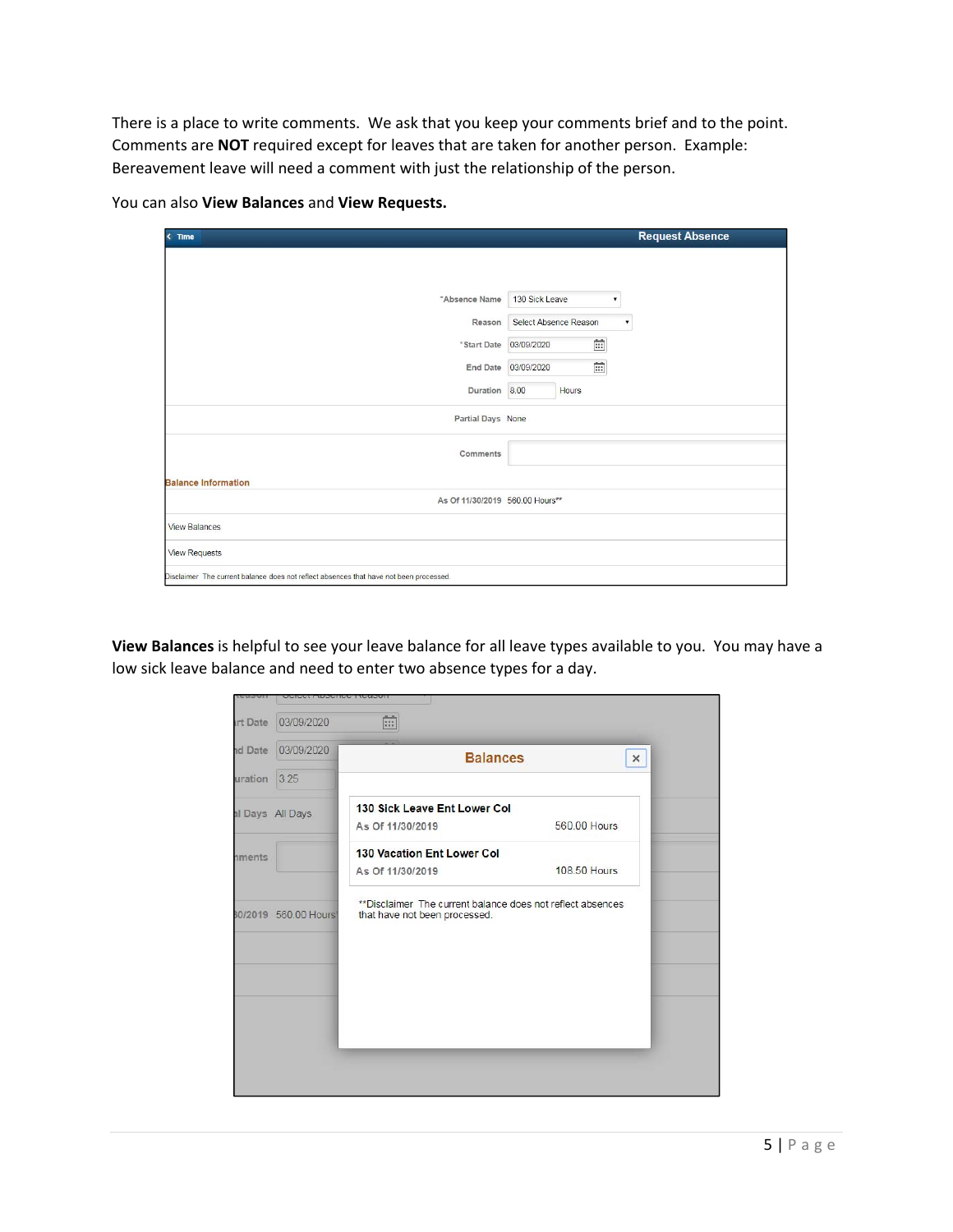**View Requests** is helpful to see which requests you have already submitted.

| rt Date               | 03/09/2020           | 面                               |                                    |          |
|-----------------------|----------------------|---------------------------------|------------------------------------|----------|
| d Date                | 03/09/2020           |                                 | <b>View Requests</b>               | $\times$ |
| <i><b>Iration</b></i> | 3.25                 | <b>View Requests</b>            | 8 rows                             |          |
|                       | I Days All Days      | ۲                               |                                    |          |
| ments.                |                      | 130 Vacation Leave<br>Submitted | 03/19/2020 - 03/20/2020<br>4 Hours |          |
|                       |                      | 130 Vacation Leave<br>Canceled  | 03/12/2020<br>2.5 Hours            |          |
|                       | 0/2019 560.00 Hours' | 130 Sick Leave<br>Submitted     | 03/11/2020<br>2 Hours              |          |
|                       |                      | 130 Sick Leave<br>Submitted     | 03/10/2020<br>3 Hours              |          |
|                       |                      | 130 Sick Leave<br>Submitted     | 03/09/2020<br>3 Hours              |          |

Once you are satisfied with your request, you will click the **Submit** button on the top right. An email will be sent to your supervisor that your leave needs to be reviewed and approved.

|                                                                                        | n sa Maria a a shekara a shekara               | $\cdots$ |
|----------------------------------------------------------------------------------------|------------------------------------------------|----------|
|                                                                                        |                                                | Submit   |
| "Absence Name 130 Sick Leave                                                           |                                                |          |
|                                                                                        | Reason Select Absence Reason<br>$\blacksquare$ |          |
| "Start Date                                                                            | $\Xi$<br>03/09/2020                            |          |
|                                                                                        | $\Xi$<br>End Date 03/09/2020                   |          |
| Duration                                                                               | 8.00<br>Hours                                  |          |
| Partial Days None                                                                      |                                                |          |
| Comments                                                                               |                                                |          |
| <b>Balance Information</b>                                                             |                                                |          |
| As Of 11/30/2019 560:00 Hours**                                                        |                                                |          |
| View Balances                                                                          |                                                |          |
| View Requests                                                                          |                                                |          |
| Disclaimer The current balance does not reflect absences that have not been processed. |                                                |          |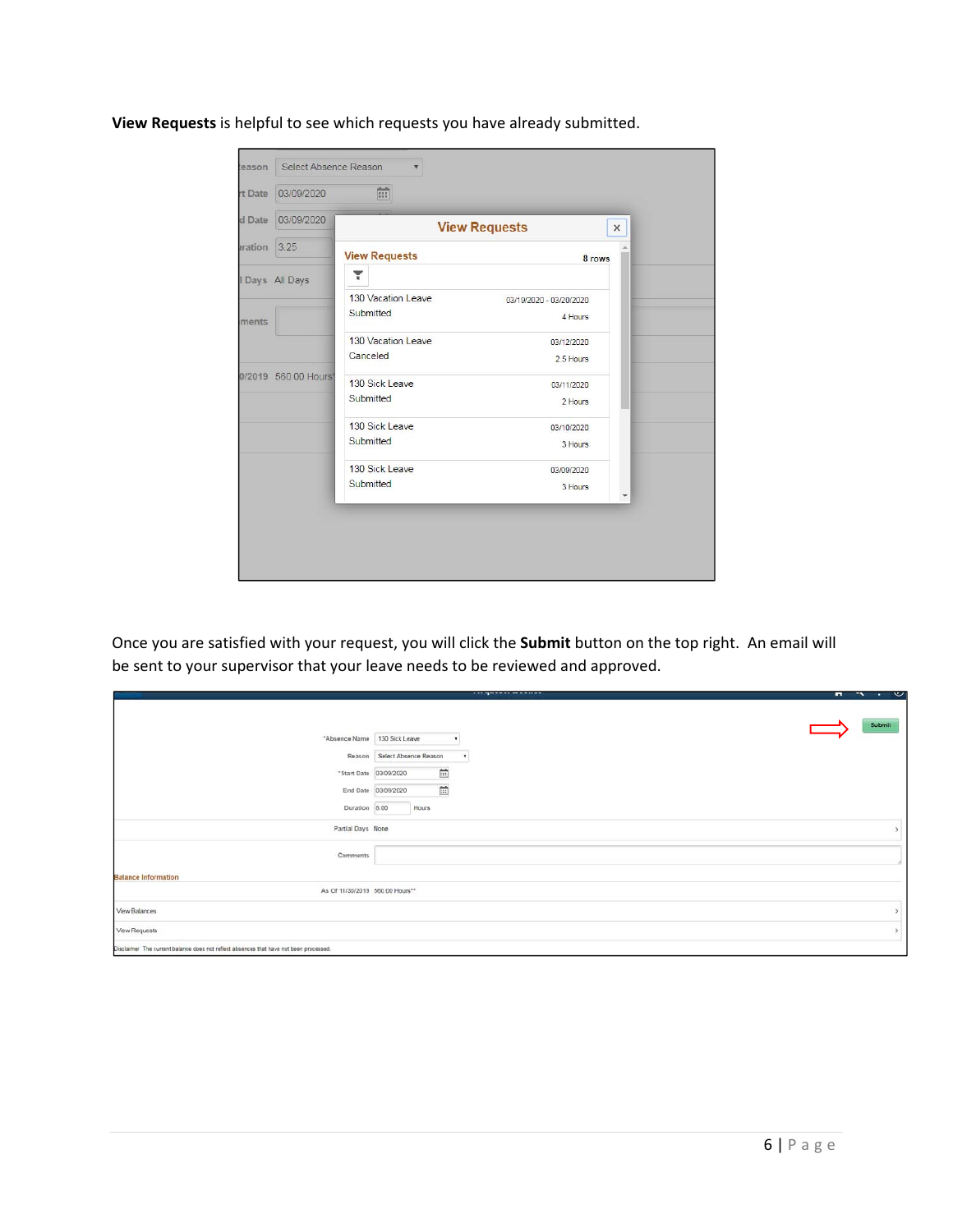| <b>C</b> Employee Self Service |                                                                                             | Time                                                                                                                                           |                                    | AQ P : C     |
|--------------------------------|---------------------------------------------------------------------------------------------|------------------------------------------------------------------------------------------------------------------------------------------------|------------------------------------|--------------|
|                                |                                                                                             | "Select a Job                                                                                                                                  | $^\ast$                            |              |
|                                | Enter Time<br>03/01/20 - 03/15/20<br>Reported 18.00<br>Scheduled 80.00                      | <b>Time Summary</b><br>03/01/20 - 03/15/20<br>Compensable Sick Leave<br>Reported 18.00 Hours<br>Compensable Sick Leave<br>Reported 10.00 Hours | Exceptions                         |              |
|                                | <b>Report Time</b><br>Friday, Mar 6, 2020<br>Reported 0.00<br>Scheduled 8.00<br>Report Time | Payable Time<br>Last Time Period 02/16/20 - 02/29/20<br>Total Hours 0 Hours<br>Estimated Gross 0                                               |                                    |              |
|                                | <b>Request Absence</b><br>ſN                                                                | <b>Cancel Absences</b><br>$\mathbb{L}_{\Omega}$                                                                                                | <b>View Requests</b><br><b>THE</b> |              |
|                                | <b>Absence Balances</b>                                                                     | CTC Time                                                                                                                                       |                                    |              |
|                                |                                                                                             |                                                                                                                                                |                                    | $\mathbf{C}$ |

If you need to cancel or change an absence, you will follow these steps. Click on **Cancel Absences**.

A screen will open listing all absences that you have submitted. You will click on the absence you want to cancel.

| <b>View Requests</b><br>▼<br>٠                                        | 1 row |  |
|-----------------------------------------------------------------------|-------|--|
| 130 Vacation Leave<br>03/19/2020 - 03/20/2020<br>Submitted<br>4 Hours |       |  |

**Cancel Absence**  $A Q : Q$ Cancel Absences Return to Cancel Absences Cancel Absence **Absence Details** Absence Name 130 Vacation Leave Reason Vacation Leave Taken Start Date 03/19/2020 End Date 03/20/2020 Duration 4.00 Hours Status Submitted Comments **Cancel Details**  $Comments$ Request History

Then, you will click the **Cancel Absence** button.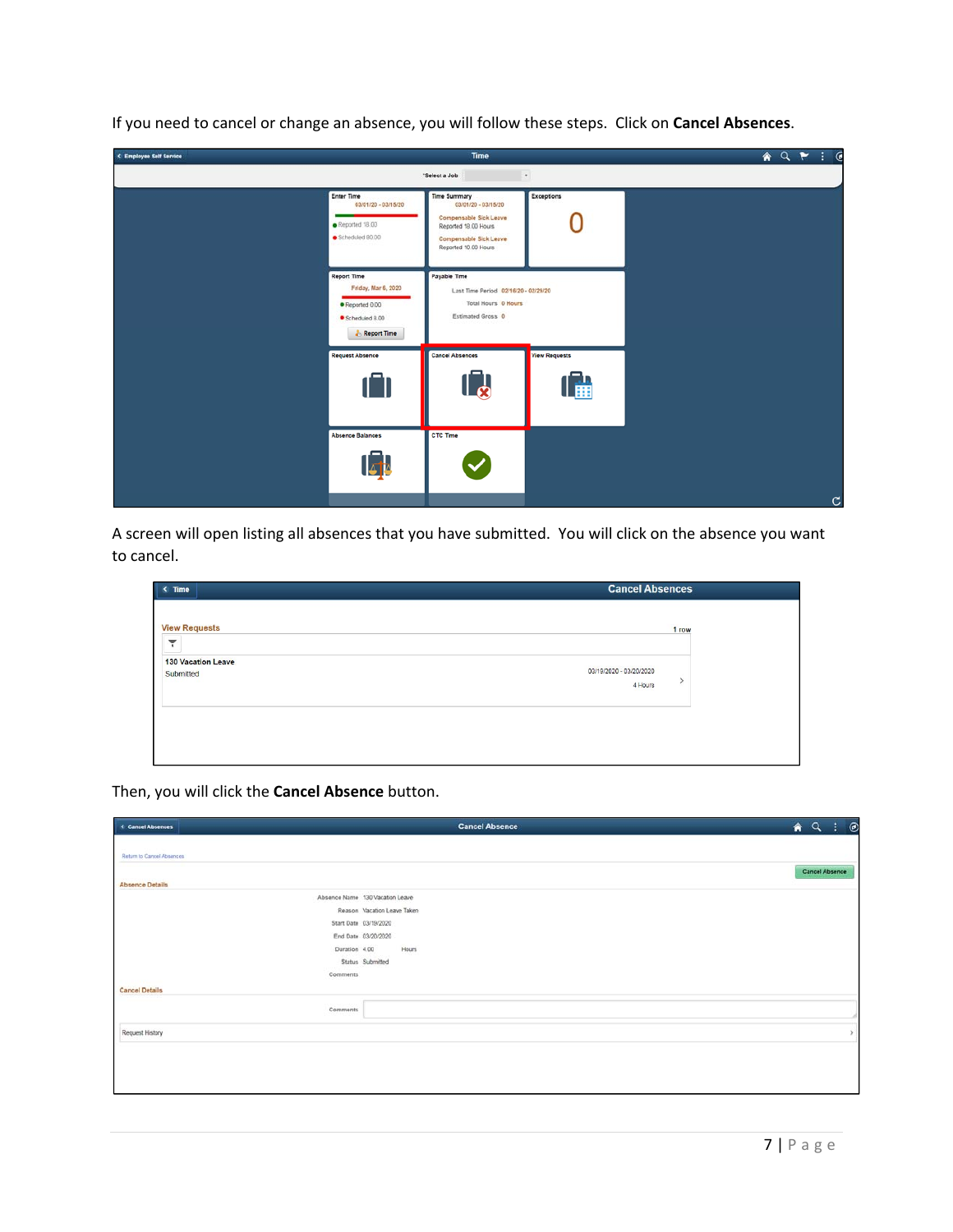Any changes that need to be made to any absence that has been submitted or canceled will need to be done in the **View Requests** tile.

| <b>C</b> Employee Self Service |                                                                                             | Time                                                                                                                                           |                           | $\bullet Q \upharpoonright \vdash @$ |              |
|--------------------------------|---------------------------------------------------------------------------------------------|------------------------------------------------------------------------------------------------------------------------------------------------|---------------------------|--------------------------------------|--------------|
|                                |                                                                                             | "Select a Job                                                                                                                                  | $\star$                   |                                      |              |
|                                | Enter Time<br>03/01/20 - 03/15/20<br>Reported 18.00<br>Scheduled 80.00                      | <b>Time Summary</b><br>03/01/20 - 03/15/20<br>Compensable Sick Leave<br>Reported 18.00 Hours<br>Compensable Sick Leave<br>Reported 10.00 Hours | <b>Exceptions</b>         |                                      |              |
|                                | <b>Report Time</b><br>Friday, Mar 6, 2020<br>Reported 0.00<br>Scheduled 8.00<br>Report Time | Payable Time<br>Last Time Period 02/16/20 - 02/29/20<br>Total Hours 0 Hours<br>Estimated Gross 0                                               |                           |                                      |              |
|                                | <b>Request Absence</b>                                                                      | <b>Cancel Absences</b><br><u>  a</u>                                                                                                           | <b>View Requests</b><br>圃 |                                      |              |
|                                | <b>Absence Balances</b>                                                                     | CTC Time                                                                                                                                       |                           |                                      | $\mathbf{C}$ |

A list of all leave requests you've submitted will show on the screen. You can select a leave day that has been canceled and either resubmit or make changes.

| $\leq$ Time               | <b>View Requests</b>    |               |  |
|---------------------------|-------------------------|---------------|--|
|                           |                         |               |  |
| <b>View Requests</b>      |                         | 8 rows        |  |
| ۳                         |                         |               |  |
| 130 Vacation Leave        | 03/19/2020 - 03/20/2020 |               |  |
| Canceled                  | 4 Hours                 | $\,$          |  |
| 130 Vacation Leave        | 03/12/2020              |               |  |
| Canceled                  | 2.5 Hours               | $\rightarrow$ |  |
| 130 Sick Leave            | 03/11/2020              |               |  |
| Submitted                 | 2 Hours                 | $\,$          |  |
| 130 Sick Leave            | 03/10/2020              | $\,$          |  |
| Submitted                 | 3 Hours                 |               |  |
| 130 Sick Leave            | 03/09/2020              | $\rightarrow$ |  |
| Submitted                 | 3 Hours                 |               |  |
| 130 Sick Leave            | 03/06/2020              |               |  |
| Submitted                 | 2 Hours                 | $\rightarrow$ |  |
| <b>130 Vacation Leave</b> | 03/04/2020              |               |  |
| Canceled                  | 8 Hours                 | $\,$          |  |
| 130 Sick Leave            | 03/03/2020              |               |  |
| Submitted                 | 8 Hours                 | $\,$          |  |
|                           |                         |               |  |
|                           |                         |               |  |
|                           |                         |               |  |
|                           |                         |               |  |
|                           |                         |               |  |
|                           |                         |               |  |